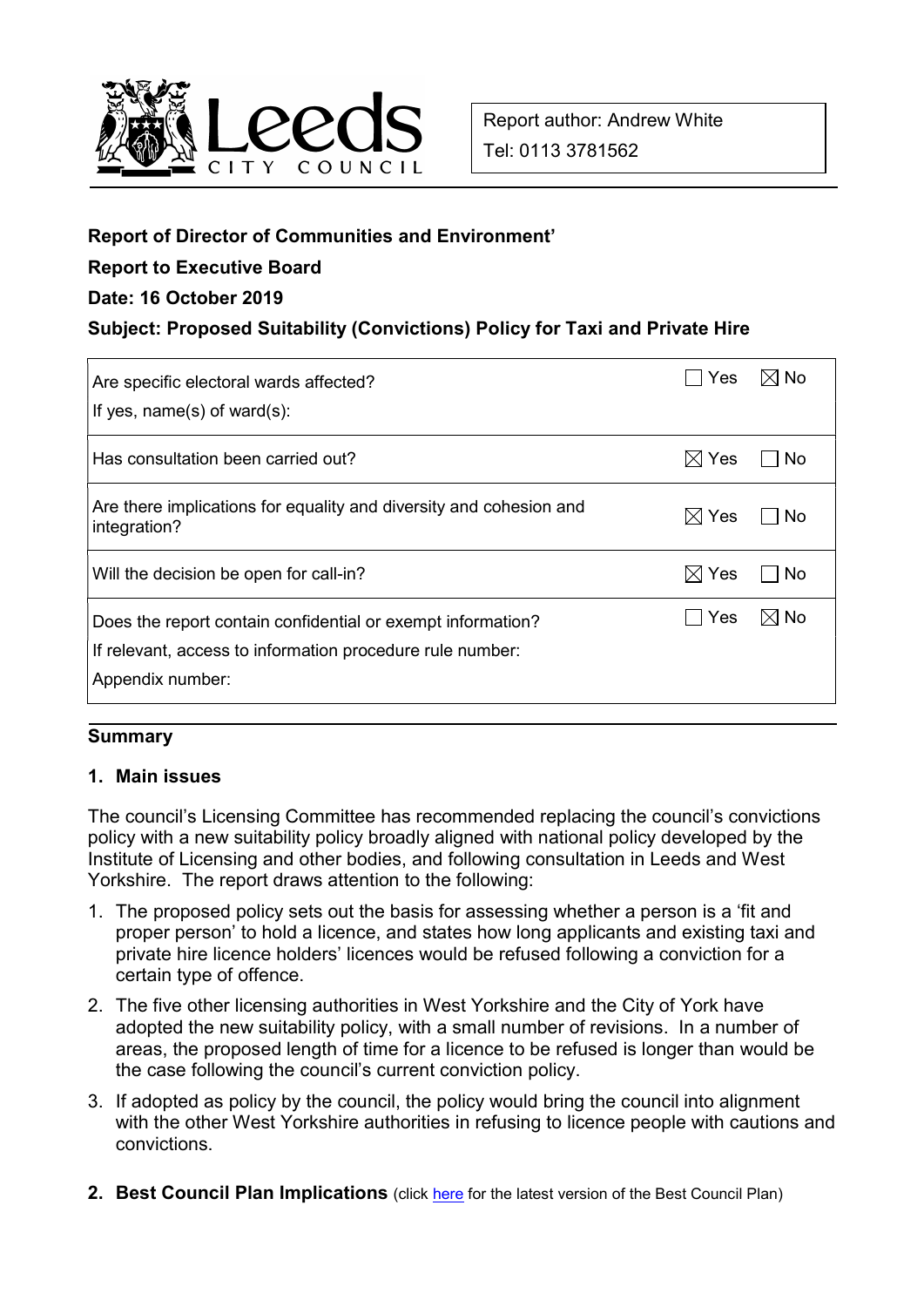- 1. Keeping people safe from harm, protecting the most vulnerable.
- 2. Improve access to affordable, safe, and reliable connected transport for young people.

# 3. Resource Implications

Adopting the new policy would have a number of resource implications for the council's Taxi and Private Hire Licensing service.

- 1. It is very likely to increase the number of driving licence and Disclosure and Barring Service (DBS) checks which would need to be made.
- 2. It is likely to increase the number of appeals against the council's licensing decisions, which are heard by Leeds Magistrates Court.

### Recommendations

a) That Executive Board note the contents of this report and approve the Suitability Policy, which is attached as an appendix to this report, to be implemented by Taxi and Private Hire Licensing within two months of the Executive Board meeting.

### 1. Purpose of this report

- 1.1 This report proposes arrangements for implementation and review of a new Suitability policy (attached at **Appendix A)**, with a number of revisions from the national policy developed by the Institute of Licensing and other bodies. If the respective policies can be approved and implemented in all six West Yorkshire and City of York councils, it would mark significant progress towards adopting common minimum standards for taxi and private hire licensing in the region.
- 1.2 The suitability policy would replace the council's previous convictions policy, and form the basis of a common framework for refusing and revoking licences, which could be used for the new national database of refused and revoked licences. Each case would be treated on its own merits, however, the tariffs for refusing a licence would be relevant:
	- When an application is received for a licence;
	- When an existing licence holder applies to renew a licence and new information comes to light (particularly cautions, convictions, penalty points on a driving licence, if they were not declared to the council at the time); and
	- When an existing licence holder discloses new information to the council (particularly cautions, convictions, penalty points on a driving licence).

# 2. Background information

2.1 Under the Local Government (Miscellaneous Provisions) Act 1976, Licensing authorities have responsibility for determining whether an individual is a 'fit and proper' person to hold a licence. The licensing authority must not by law issue a licence to an individual unless it is satisfied that that person is fit and proper, or safe and suitable, to hold a licence, and this applies to both applicants and existing licence holders seeking to renew their licence.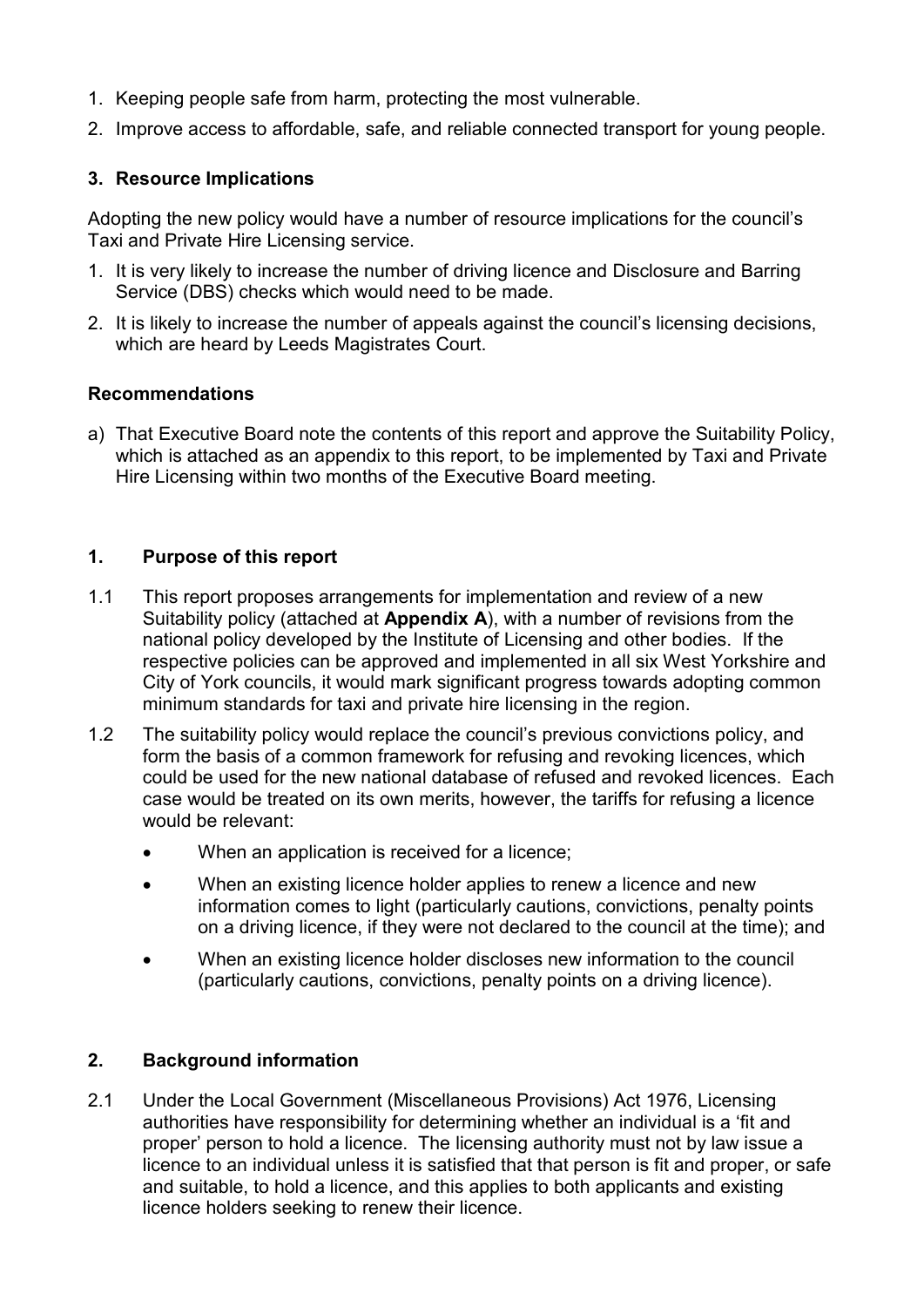- 2.2 The report follows consultation and subsequent discussion between the authorities on proposed West Yorkshire & York policies for suitability of licence holders, based on the guidance developed by the Institute of Licensing, Local Government Association, National Association of Licensing and Enforcement Officers and Lawyers for Local Government in 2018.
- 2.3 Leeds City Council has been working with the five other authorities in West Yorkshire and York to develop harmonised policies, in order to improve public safety. This policy, which in substance has largely been adopted by the other authorities would reduce significantly the risk of a driver who has been refused a licence in one authority being able to secure a licence in a neighbouring authority.
- 2.4 Recent Department for Transport (DfT) Statutory Guidance consultation in March-April 2019 also recommended that licensing authorities adopt the suitability guidance, or provide information to justify why they depart from the policy, particularly the tariff of proposed minimum "disqualification" periods to refuse a licence in the table at the end of the policy.

#### 3. Main issues

- 3.1 Leeds City Council has responsibility for licensing Hackney Carriage (taxi) vehicles, drivers and proprietors, Private Hire and Executive vehicles, drivers, and operators within the city. The council's primary focus in licensing over 6300 people to work as taxi and private hire drivers is the safety of the travelling public.
- 3.2 The council has adopted the provisions of the Local Government (Miscellaneous Provisions) Act 1976, which governs the licensing of Private Hire Vehicles, Private Hire Operators and drivers. The adoption of this Act also encompasses the adoption of the Town Police Clauses Act 1847, which governs the licensing of Hackney Carriages.
- 3.3 The council is unusual in the UK in that it had developed in 2013 a detailed policy on how convictions would be treated in determining whether a person applying for a licence could be licenced, or whether an existing licence holder could continue to hold a licence. The majority of UK licensing authorities had not published a conviction policy by 2017, and those policies which were in place in the UK differed significantly between licensing authorities.
- 3.4 The Institute of Licensing, Local Government Association, National Association of Licensing and Enforcement Officers and Lawyers for Local Government developed a proposal for a new suitability, for authorities to use instead of their own convictions policy, or to fill the gap where no policy existed.
- 3.5 Following consultation (considered in section 4.1 below), and discussion with the neighbouring authorities, a slightly revised Suitability Policy was discussed and recommended for approval at Licensing Committee in September.
- 3.6 Following discussion at September Licensing Committee, Leeds has developed a new Suitability and Convictions Policy, attached as Appendix A, which includes an additional category of less serious violence offences with a shorter refusal period of 5 years, rather than the period of 10 years for all offences involving violence in the national guidance. The consensus view of members at the committee was that it would be appropriate to draw a distinction between less serious and more serious offences of violence, notwithstanding the concerns about any violence offences contained within the national guidance.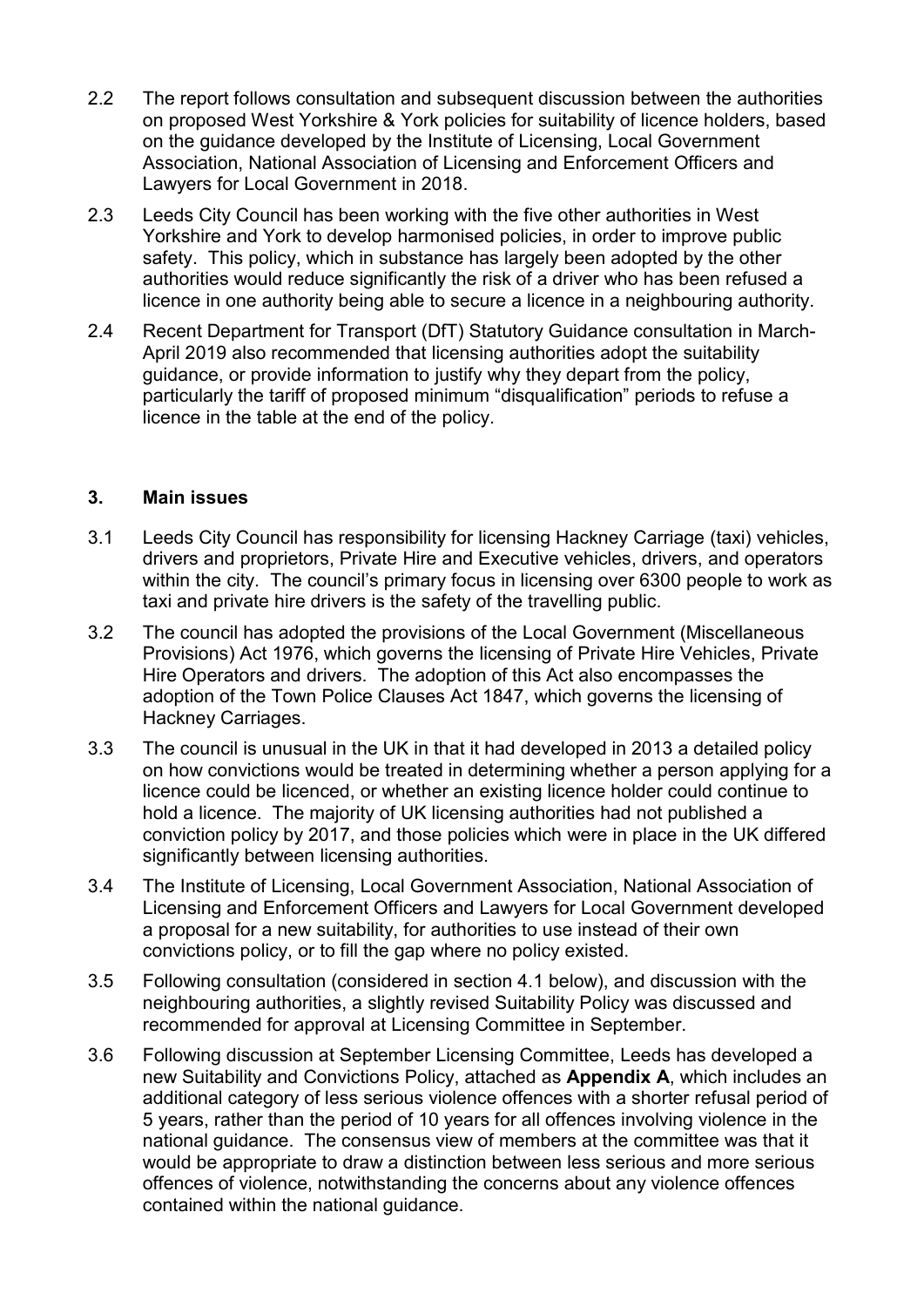# 4. Corporate considerations

# 4.1 Consultation and engagement

- 4.1.1 Leeds City Council and four of the five licensing authorities consulted widely on the Institute for Licensing Suitability policy.
- 4.1.2 The council received 250 responses to the survey. 227 responses were from licence holders, and 19 responses were from members of the public. The remaining responses were from other stakeholders, including driver's representatives and trade unions, passenger groups, road safety, and West Yorkshire Combined Authority.
- 4.1.3 Overall, the Leeds responses indicate a high degree of agreement with the proposed length of time to refuse a licence, although some respondents stated that they had not read the suitability guidance in detail before replying. The lowest score of agreement with the tariff is 66% for sex and indecency offences. The chair of Licensing Committee received follow up representation from Leeds Hackney carriage associations, raising concerns that licences would be revoked immediately by revisiting old convictions, which had previously been considered. These concerns were largely addressed during the Licensing Committee meeting, however, the view of some areas of the licensed trade remains that some of the tariffs of refusal are disproportionately long.
- 4.1.4 In total, 695 people responded in West Yorkshire and York to the consultation on suitability. There was a consensus (i.e. a majority in each of the authorities, as well as a majority in favour overall) in favour of the proposed tariffs for the most serious crimes, for example, those involving death, exploitation, sexual offences, and on drug supply, drug use, and drink driving.
- 4.1.5 In a limited number of areas, there was a mixed response or majority against the proposed tariff, with only Leeds results indicating a majority supporting the proposed tariffs. This may indicate that respondents thought the proposed tariffs were not a significant change from tariffs in Leeds.
- 4.1.6 There was a marked difference between the survey results in Leeds and in the other authorities. Leeds was the only authority where a majority of respondents agreed with the tariffs proposed in the suitability policy. In three of the policy areas, a majority (i.e. three or more authorities) of the surveys had a majority of responses disagreeing with the tariffs, and in one of these areas, all authorities carrying out the consultation agreed to reduce the tariff:
	- Minor traffic or vehicle related offences (reduced from 5 years to 3 years):

# 4.2 Equality and diversity / cohesion and integration

- 4.2.1 An equality and diversity / cohesion and integration impact assessment of the new policy has been completed, and is attached as Appendix B.
- 4.2.2 The impact assessment takes into account that a significant majority of the licensed drivers in Leeds come from an Asian or Asian British ethnicity, with just over 50% surveyed being of Pakistani and 15% Kashmiri ethnicity.
- 4.2.3 The impact assessment also draws attention to the evidence that people from some protected groups (older people, younger people, women, wheelchair users or people with limited mobility) are much more likely to be users of taxi and private hire vehicles, and drivers can exert a significant level of control over their passengers,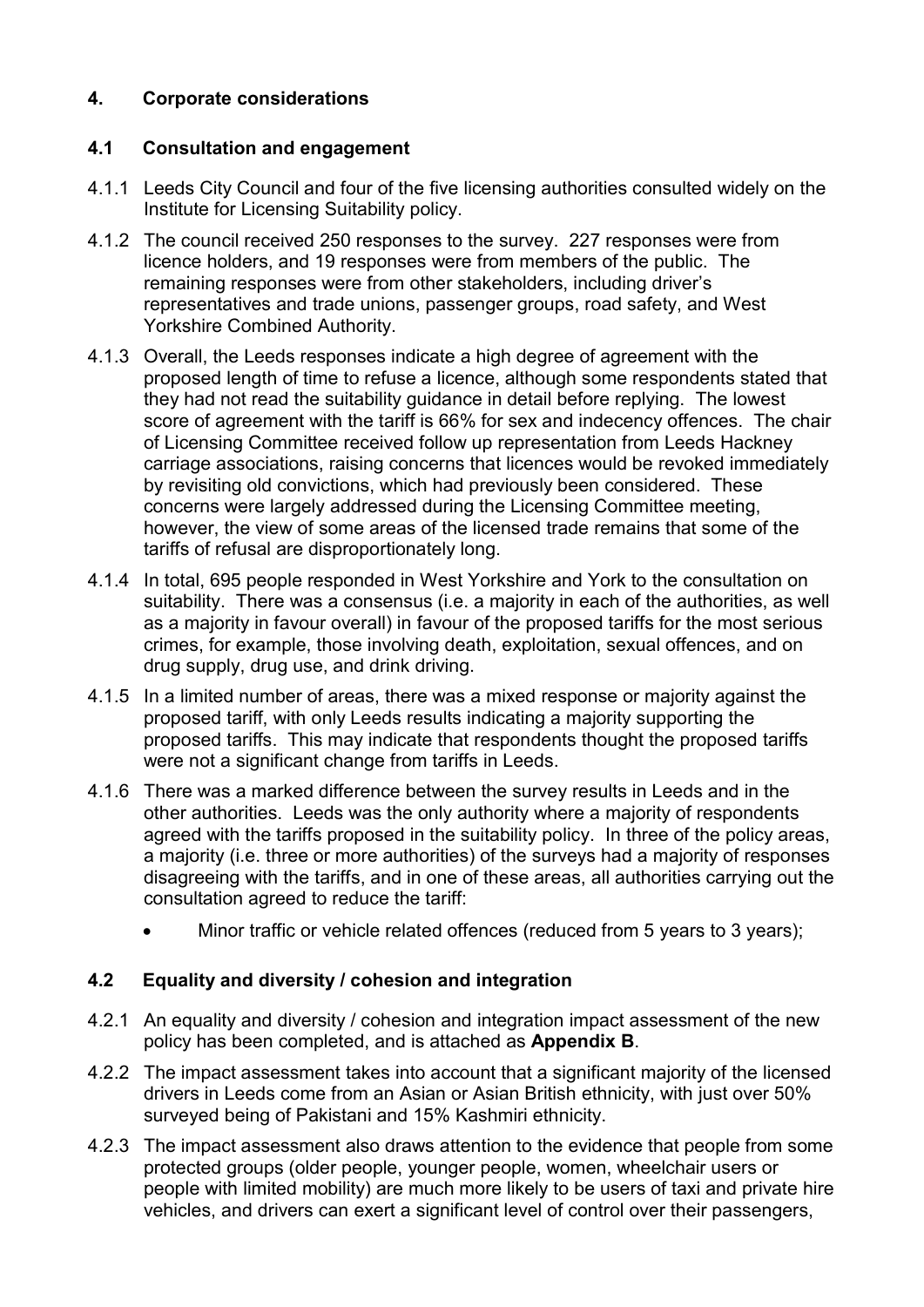especially if they are unaccompanied. These people are entitled to expect high standards from their drivers as licence holders.

# 4.3 Council policies and the Best Council Plan

- 4.3.1 The council's licensing policies contribute towards the following Best Council Plan objectives:
	- Keeping people safe from harm, protecting the most vulnerable.
	- Improving access to affordable, safe, and reliable connected transport for young people.

# Climate Emergency

- 4.3.2 Taxi and Private Hire Licensing also contributes towards the following Climate Emergency priority in the Council Plan:
	- Improving air quality, reducing noise and emissions.

# 4.4 Resources, procurement and value for money

- 4.4.1 The Taxi and Private Hire Licensing service is currently cost neutral to the council and by virtue of the Local Government (Miscellaneous Provisions) Act, 1976, raises its own revenue by setting fees to meet the cost of issuing and administering **licences**
- 4.4.2 These arrangements mean that if proposals are associated with additional costs, they will be funded via licence fees and will not place additional pressure on the council's budget.
- 4.4.3 It is very likely that the new policy will increase the number of licensing decisions, both for new applicants and for existing licence holders. In such cases, the council will ask for additional information, and either impose additional conditions on a licence holder or will refuse a licence, in many cases, based on historical information. In turn, this is likely to increase the number of appeals against the refusal to grant or renew a licence. In the past three years, the council has refused to renew 38 licences, and had six appeals, all successful for the council. Over the same period, the council has questioned around 100 licence holders about information arising on DBS checks.

# 4.5 Legal implications, access to information, and call-in

- 4.5.1 There are possible legal implications arising from this review, both concerning the key legislation for taxi and private hire licensing, which is Local Government (Miscellaneous Provisions) Act 1976.
- 4.5.2 The Local Government (Miscellaneous Provisions) Act 1976 section 51(1) (b) refers to licence holders holding a valid full (i.e. not provisional) driving licence for 12 months or more.
- 4.5.3 The Local Government (Miscellaneous Provisions) Act 1976 section 61 refers to licensing decisions to refuse to renew a licence on two grounds:

a) based either on new evidence or conviction involving dishonesty, indecency or violence, since the grant of the licence. (Emphasis added)

b) any other reasonable cause.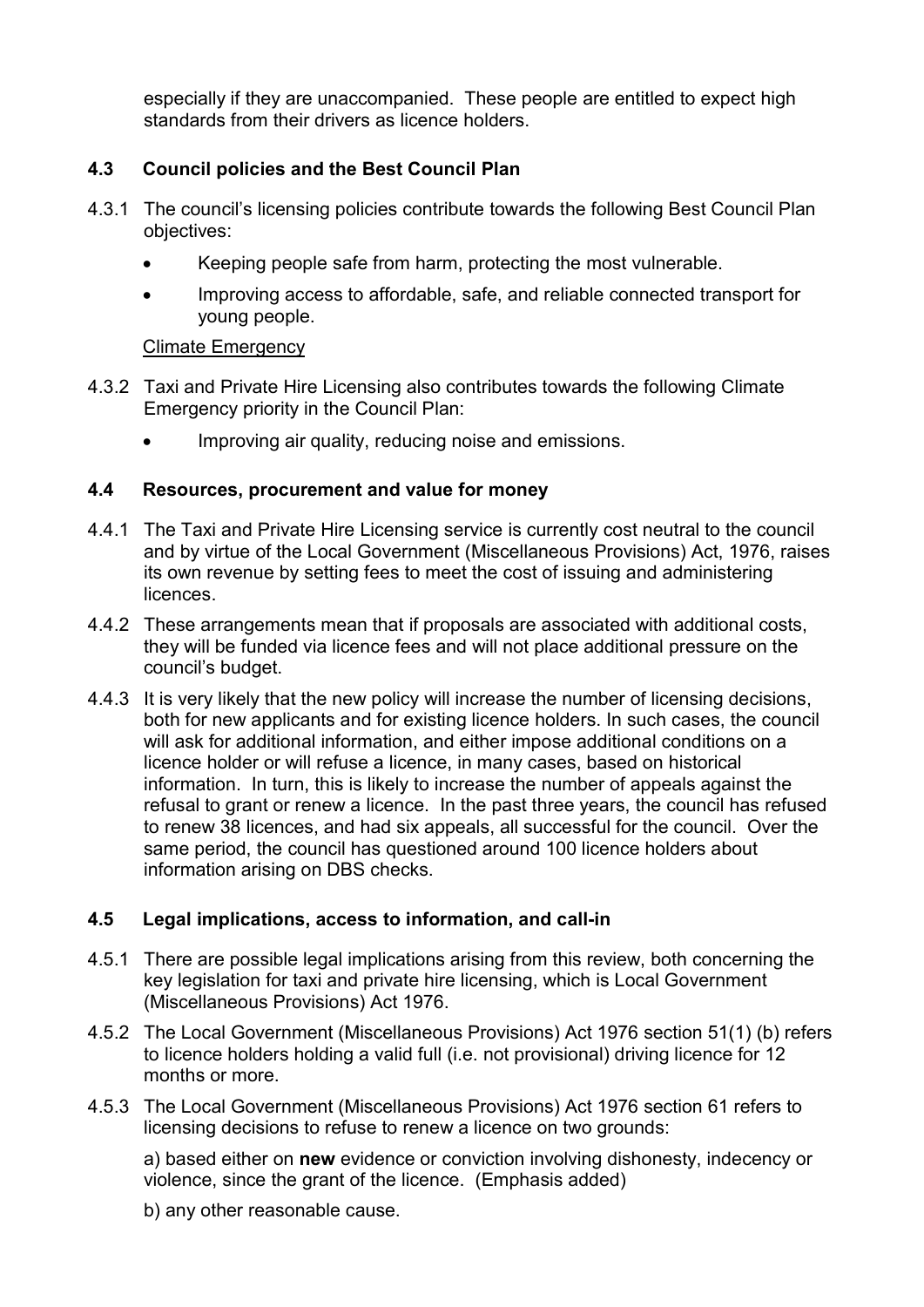- 4.5.4 The council has secured legal advice on how the new policy should be applied at the stage where a current licence holder is applying to renew their licence, for example with an 'old' conviction or caution, where relevant remedial actions were put in place (such as drug testing or additional training). The legal advice suggests that the new policy does give a licensing authority reasonable cause to review previous convictions and cautions, provided that each case is treated on its merits.
- 4.5.5 In some cases, the council may view those actions as having adequately addressed the risk posed by that licence holder with that conviction or caution, and no new period of refusal would be imposed.
- 4.5.6 In other cases, the new tariffs in the suitability policy could lead to the refusal to renew a licence not based on behaviours since the previous grant of the licence, but based on the new suitability policy requiring the council to view previous behaviour, evidence or conviction in a new light.

#### 4.6 Risk management

- 4.6.1 The report to Licensing Committee identified no major risks and mitigating actions. The aim of the new policies is to reduce the risk posed by licence holders to the travelling public, and to increase the confidence of the public that their taxi and private hire drivers can be trusted.
- 4.6.2 The review of the suitability policy has raised a new risk of a significant increase in the number of appeals made against the council's licensing decisions, and the increase in resulting casework. The proposed 12 month review of the suitability policy will give each council the ability to review the effectiveness of the new policy and impact on decisions and appeals.

# 5 Conclusions

- 5.1 The report has addressed the results of consultation on the suitability of people to hold a licence, linked to a policy harmonisation project in West Yorkshire and York. The report has summarised the findings and recommendations of the consultation, and proposed revised policy.
- 5.2 The report has provided details of discussion where the council's suitability polices and conditions should be revised at the same time as the five other authorities in West Yorkshire and City of York.
- 5.3 The report proposes arrangements for implementation and review of the suitability policies. If the respective policies can be approved and implemented in all six councils, it would mark significant progress towards adopting common minimum standards for taxi and private hire licensing in the region. The suitability policy would replace the council's current convictions policy, and form the basis of a common framework for refusing and revoking licences, which could be used for the new national database of refused and revoked licences.